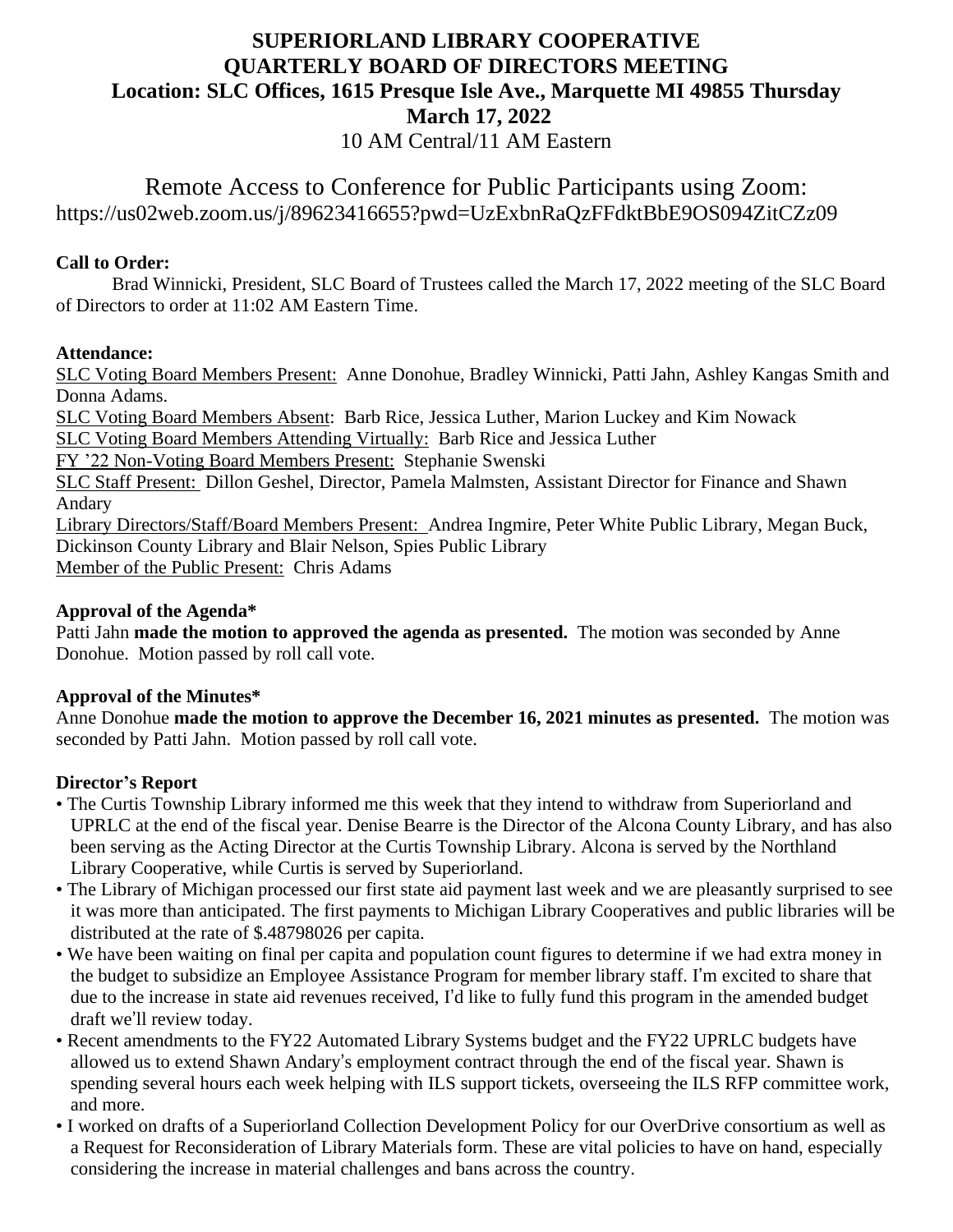- We learned earlier this month that Superiorland will soon be able to begin purchasing for the MI-83 Digital Content Grant in OverDrive. In April, we'll be able to spend the ~\$80,000 in grant funds on specific subjectrelated titles in OverDrive.
- In February I visited the Dickinson County Library staff and presented on first amendment audits, role playing and building trust between team members. I'm adapting that presentation for a virtual presentation on developing Customer Service Philosophies at their libraries.
- I am serving on the recently created MLA Intellectual Freedom Task Force. The work group endeavors to safeguard intellectual freedom and first amendment rights. I'll be working with other cooperative directors and task force members to establish "rapid response teams" that libraries can call on when needed.
- MCLS staff have indicated that RIDES pricing for next year will reflect an equal base rate per stop for all participants, regardless of location in the Upper or Lower Peninsula. This is great news for member libraries and is a direct result of their advocacy and leadership on this issue in recent years.
- I am serving on the Michigan Cooperative Director Association's program committee, and we are planning a half-day virtual training on customer service, hosted by Zingerman's "ZingTrain" group. This virtual event will be open to all Michigan library staff and will be hosted in late April or early May.
- I am working with the Director of the Woodlands Library Cooperative, Kate Pohjola Andrade, to plan a training and development event for the St. Ignace Public Library board. I'll be in attendance to learn from Kate, and I'll use what I learn to offer the service to member libraries going forward.
- The Wakefield Public Library recently hired a new Library Director, Carly Rusch, and staff member Lakin Ozzello. Jeremy and Lissa have been working with them on ILS training and Shawn will be doing PII training with them soon.

# **Great Lakes Talking Books**

- Tonia added talking book machine instructions and information on how individuals can sign up for the National Federation of the Blind's Newsline service to the GLTB website. Newsline is a free audio news service that offers more than 500 publications, emergency weather alerts, job listings and more.
- Tonia published new outreach materials for GLTB and they are up on the website. We've let member libraries know the information is available and encouraged them to display it for their patrons.
- Tonia has been hosting Zoom events every month in the new year to help familiarize member library staff with GLTB services, through her "Five First Fridays" sessions.
- Tonia and Jeremy recently finished recording and preparing two books that are in the process of being added to the National Library Service for the Blind and Print Disabled catalog.
- In February, the recording booth we use for recording books opened for public use at the Peter White Public Library. Library cardholders at Superiorland libraries can reserve use of the room for recoding music, podcasts, audiobooks and more.
- Also in February, books produced by the GLTB team saw 114 downloads in the NLS collection.

# **Tech Support**

- Josh has been working on acquiring and installing computer updates at several member libraries. This work includes taking inventory of library computers, noting the age of the machines, and then determining if they need to be replaced or if it's more cost effective for the library to upgrade. Gordon and josh have a lot of travel coming up to deliver equipment to many of our member libraries.
- Gordon has been working on transitioning member libraries to Office 365. There are only a handful of interested libraries that have not transitioned yet, and that should happen soon.
- Gordon and Pam have been helping plan and prepare for our transition to a VOIP phone system. Some of our landlines are scheduled to be ported away on either March 15, 16, and 17, with new physical phones being installed at the same time. Gordon is also helping us explore options for a security system at SLC that's not tied to our landlines.
- Gordon and Shawn have been preparing to transition our old UPROC email lists to Office 365, which will resolve a lot of the issues we are having with use of the old server.

# **ILS & Databases Support**

• Lissa hosted a February Lunch Bunch for member library staff on requesting and accessing Sirsi reports that are used in the State Aid application process. She'll host another refresher when we get closer to the October 1 application opening date.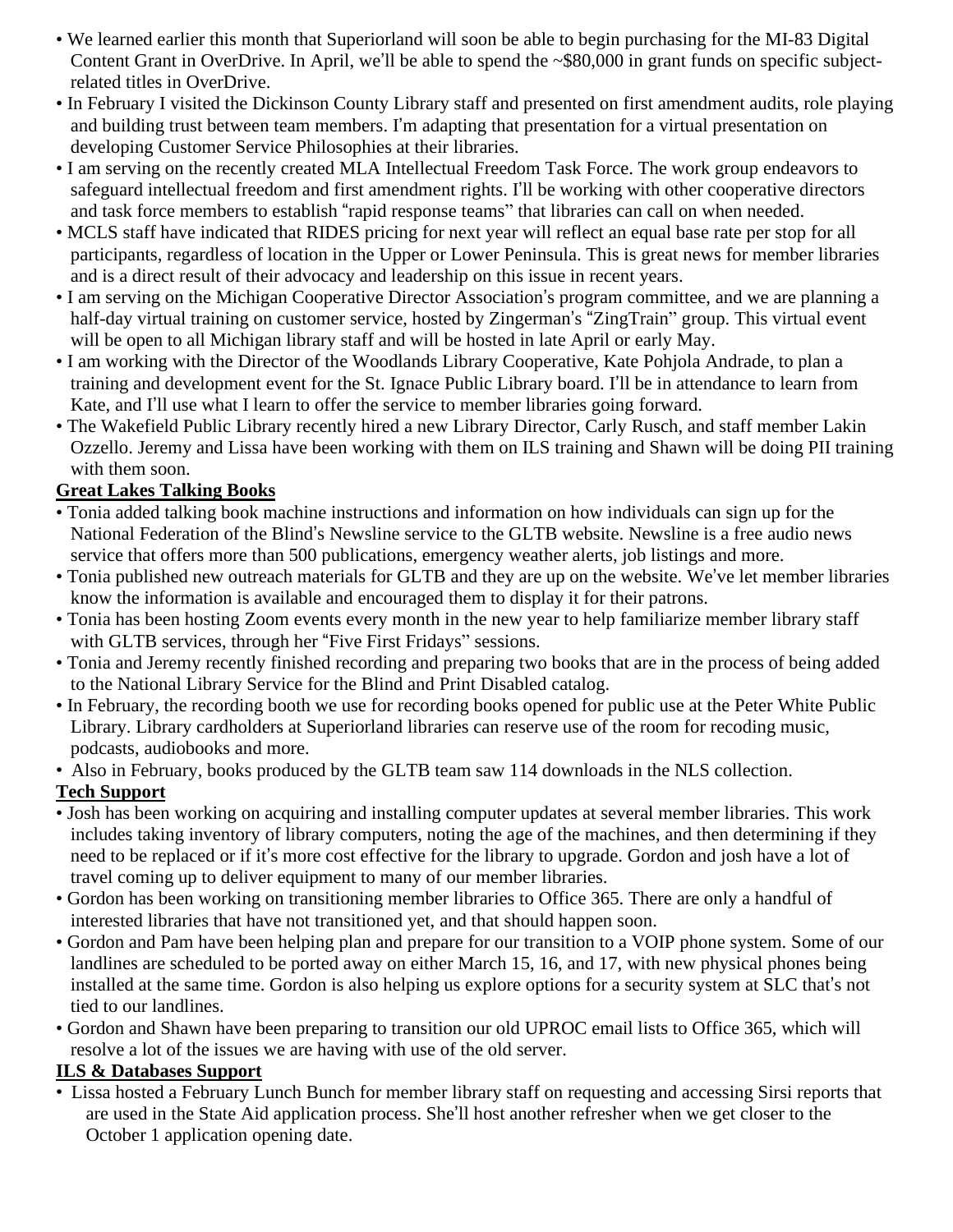- Jeremy and Shawn hosted Lunch Bunch events in recent months on Libby accessibility features, digital magazines, partner library collections in Libby, and accessing eResources in Enterprise. Recordings for all of these sessions are on the SLC YouTube page.
- Lissa has been working on transitioning our phone tree system to a new vendor, Teletask. She is waiting to hear back regarding some questions we had about their proposal. We're hopeful that we'll be able to move forward with Teletask soon.
- Nine of our member libraries are now enrolled in Kanopy and benefiting from Superiorland's subsidy since December. Jeremy has been assisting libraries with promotion and is now posting monthly Kanopy statistics to our website, which is information member libraries will need for the state aid application process at the end of the year.

#### **Financial Report:** Pam Malmsten presented the following financial reports\*

#### FY 2020/2021 Cash Disbursements and reports:

December, 2021 Expenses Highlighted: Line 3-801 Annual Merit Network, Inc. fee of \$1,022.78. This is SLC's share of access to State Network, the balance of \$18,781.89, member libraries will share. Line 3-910 Frankenmuth Mutual Insurance Company, \$1,568, Director and Officers Insurance. Total December cash disbursements of \$114,338.73. December expenses were atypically high.

January, 2022 Expenses Highlights: Line 3-801, Anderson, Tackman and Co., PLC, \$2,300. Partial payment of audit expense of \$4,500. Total January cash disbursements of \$62,513.87.

February, 2022 Expenses Highlighted: Line 3-801 Solutions Telecommunications \$960, one time payment for installing the new VOIP system. Total February disbursements of \$56,895.54.

Year To Date Expense and Revenue Reports as of February 28, 2022. Total Revenues of \$149,579 and Expenses of \$365,861. Pam reported that the YTD financial status is very good.

Balance Sheet as of February 2022. Total assets and liabilities plus fund balances as of February 28, 2022 are \$612,837.36.

Donna Adams **made the motion to approve the following Financial Reports: Cash Disbursements for December, 2021, January, 2022 and February, 2022; Year to Date, February 28, 2022 Expense and Revenues; and Balance Sheet as of February 28, 2022 as presented.** The motion was seconded by Patti Jahn. Motion passed by roll call vote.

#### **Public Participation:** None

#### **Committee Reports:**

Advisory Board of Librarians:

Andrea Ingmire reported the Advisory Board of Librarians met this past week. The March Round Table discussion focused on customer service. The discussion included staff morale and continuing problems with the COVID transition. ABL reviewed the Overdrive policy, had committee reports and discussed programs available to SLC Libraries, for example, seed distribution. ABL provides a great opportunity for Library Directors to collaborate.

#### Database Committee:

Dillon Geshel: The Database Committee has not met recently but will be meeting soon to address the use of the additional funds made available for FY '23.

Bylaws Committee: Members are Anne Donohue, Donna Adams, Dillon Geshel, Brad Winnecki and Megan Buck. Brad and Dillon are reviewing the Bylaws of the other Michigan Library Cooperatives and the relationship to the Plan of Service. The goal is to have reviewed our bylaws and recommend bylaws for modification by the June, 2022 SLC Board meeting.

Programming Committee: The committee met in January to recommend the use of programming dollars toward the Summer Reading Program. Performers available to member libraries were reviewed. With budget amendments, subsidiaries to member libraries will be available.

Professional Development Committee: The Professional Development committee has not met. Megan Buck, Dickinson County Library Director offered to help with Zingerman training.

SLC-UPRLC Management Contract Committee: Dillon Geshel reported that the Committee met the week of March 7 and made suggested changes to the SLC-UPRLC Management Contract. A draft copy will be available for review by the next SLC Board meeting, June 23, 2022.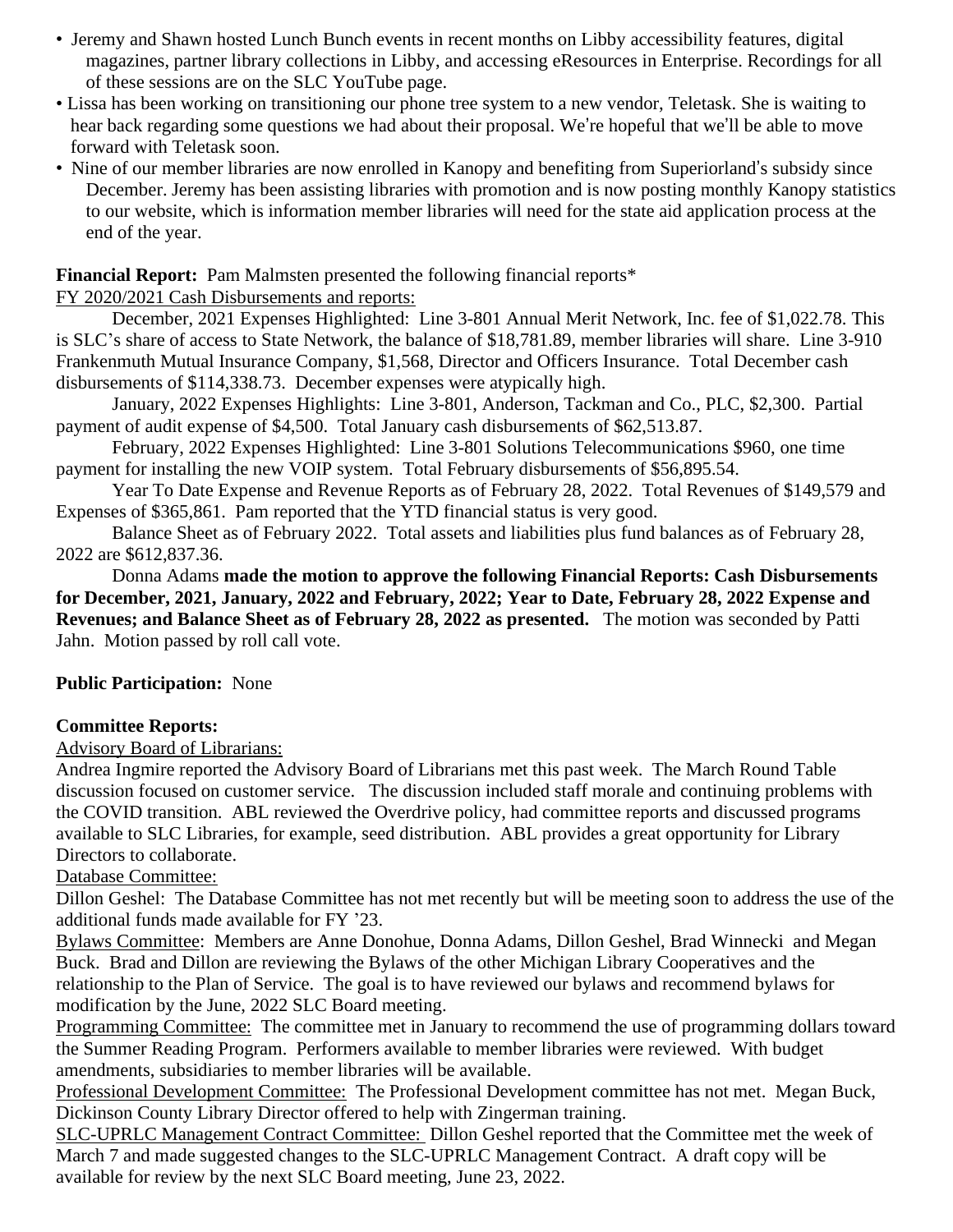Nominating Committee: Inactive until nominations are required for FY '23.

Personnel Committee: Anne Donohue and Brad Winnecki asked member Library Directors and Representatives to complete a six month performance survey for Director, Dillon Geshel. Anne Donohue gave the following statement:

" The coop director's employment contract requires a 6 month performance evaluation. To that end, a survey was shared with SLC members, staff and the board of directors to ask them to rate Dillon Geshel's work to date. The survey included 10 questions as well as comment areas in order to give the personnel committee a good picture of his overall performance.

The results indicate Dillon is doing between exceptional and above average. In addition, the written comments provide a very positive snapshot of his hard work, dedication and responsiveness to members. We see a very positive future for both the cooperative and for Dillon."

#### **Old Business:** None

#### **New Business:**

**Approval of FY 2021/2022 Budget Revision\*:** Total State Aid for FY '22 is projected to be \$505,978. The following are proposed FY '22 disbursements of the additional funding through increased State Aid; salaries and wage increases for some employees. Six hours toward the continued employment of Shawn Andary; Computer Supplies: purchase of three laptop computers for support of home work sites; Internet Security System (approximately \$2,000); Miscellaneous computer equipment for staff (\$1,000); Member Libray Subsidy for Office 365 (\$1,500); full funding (\$2,500) for the employee assistance program (EAP); AT&T Internet early termination fee (\$759.90); Increase in attorney fees; Increased Programming Committees budget by \$2,750 for a total of \$5,000; AT&T contingency funds for the balance of service (\$1,000); Increase IT staff travel budget by \$1,000 (total of \$5,000); Increase in utilities (\$400); increase in subscription and database service for a total of \$1,000. Revised FY '22 revenues of \$947,509 and expenses of \$942,231. Patti Jahn **made the motion to approve FY '22 Budget Revisions as presented.** The motion was seconded by Ashley Kangas Smith. Motion passed by roll call vote.

**Approval of FY 2020/2021 Financial Audit\*:** The audit is presented in a 50 page document. Pam directed the Boards attention to page 37, GOVERNMENTAL FUND STATEMENT OF REVENUES, EXPENDITURES AND CHANGES IN FUND BALANCE - BUDGET AND ACTUAL. FY '21 revenues of \$833,879 and expenses of \$825,012 with an end of year fund balance of \$684,105. Page 39 shows a beginning fund balance of \$675,238 and ending fund balance of \$684,105, a net income of \$8,867. Patti Jahn **made the motion to approved the FY '21 Financial Audit.** The motion was seconded by Anne Donohue. Motion passed by roll call vote.

**Approval of Upper Peninsula State Bank For Investments\***: Donna Adams **made the motion to approve the addition of Upper Peninsula State Bank as an investment site.** The motion was seconded by Anne Donohue. Motion passed by roll call vote.

**Digital Collection Development Policy\*:** Megan Buck, Dickinson County Library Director recommended that member libraries adopt this policy in support of the Cooperative. Anne Donohue **made the motion to approve the Superiorland Library Cooperative Digital Materials Collection Development Policy as presented.** The motion was seconded by Patti Jahn. Motion passed by roll call vote.

**Request for Reconsideration of Digital Materials Form\***: Ashley Kangas Smith **made the motion to approve the Request for Reconsideration of Digital Material Form as presented.** The motion was seconded by Patti Jahn. Motion passed by roll call vote.

**Workplace Preparedness Plan Amendments\***: Ashley Kangas Smith **made the motion to approve the SLC COVID preparedness policy be linked to the CDC guidelines with additional restrictions defined by Director Dillon Geshel in collaboration with SLC staff.** The motion was seconded by Patti Jahn. Motion passed by roll call vote.

#### **Public Participation:** None

#### **Adjournment:**

**A motion to adjourn was made by Donna Adams, seconded by Patti Jahn.** Motion passed. The Meeting was adjourned at 12:49 AM Eastern.